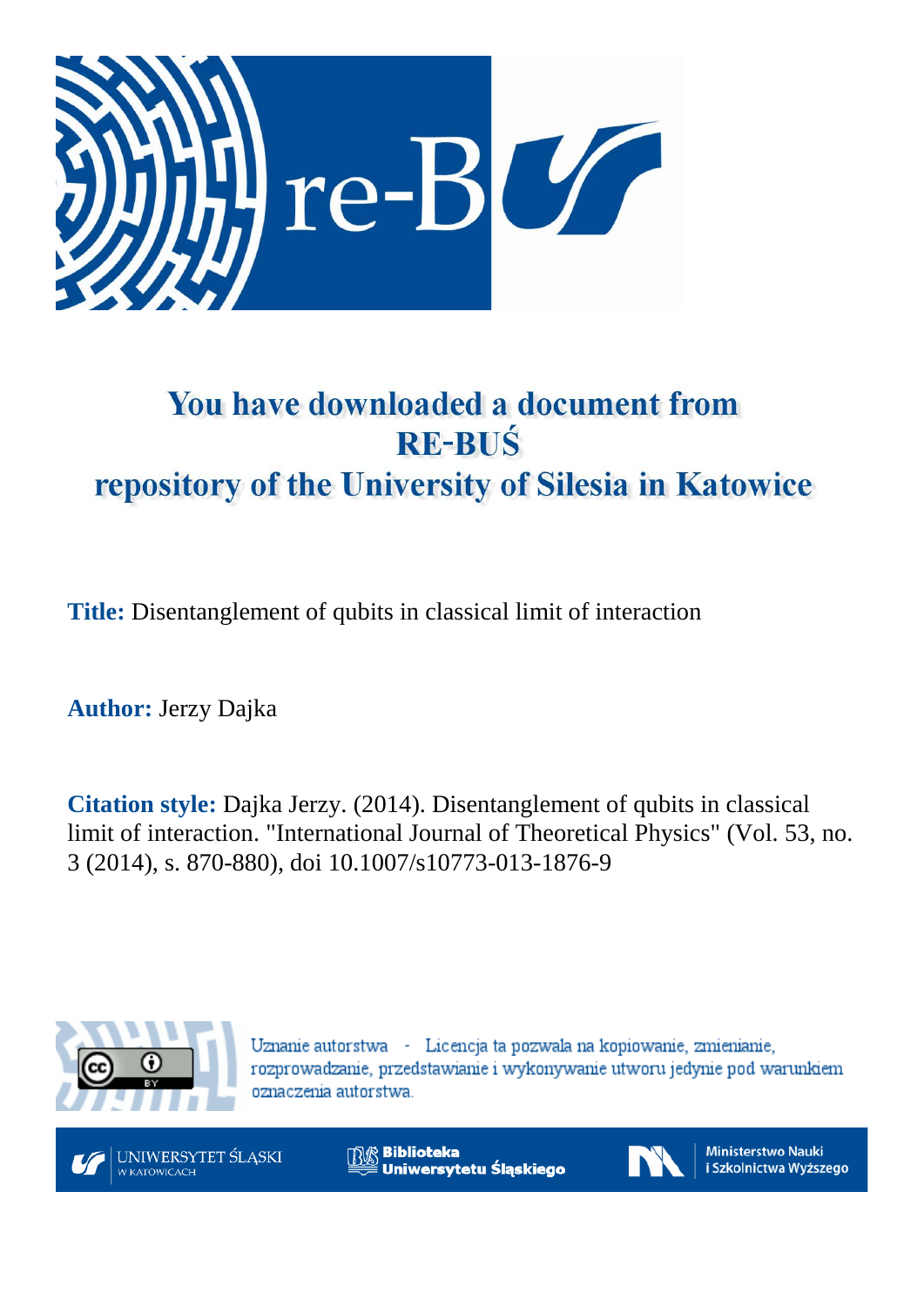# **Disentanglement of Qubits in Classical Limit of Interaction**

# **Jerzy Dajka**

Received: 10 June 2013 / Accepted: 12 October 2013 / Published online: 27 October 2013 © The Author(s) 2013. This article is published with open access at Springerlink.com

**Abstract** Two qubits coupled by integral spin object are studied in the semi-classical limit of interaction intermediary. It is shown that initial entanglement of qubits becomes more robust when mediated by semi-classical interaction and does not decay below certain value at a given time. The statements are supported by numerical averaging with respect to a set of randomly chosen initial preparations. There are evidences that such a robustness holds true also for different types of quantum correlations.

**Keywords** Entanglement · Quantum discord · Semi-classical regime · Quantum open systems

# **1 Introduction**

Entanglement  $[1]$  $[1]$  is one of these phenomena which are peculiar for quantum world and seem to be absent in classical limit. There are various, often highly sophisticated, techniques of producing entangled states of bi-partite systems. Entanglement can be created via non-local interaction of two parties. Such interaction can be direct, typically described by suitable tensor product term of operators acting on states of parties incorporated in Hamiltonian. Such a modelling is suitable for systems which are 'not very far away' from each other. In the case when entanglement of separate (non-proximal) parties is desired one can adapt indirect interaction, caused e.g. by an environment mediating information between parties or by other systems such as cavity mode or wave guide in quantum optics [[2](#page-10-1)[–6\]](#page-10-2). Here we focus our attention on a case of indirect interaction via quantum object (agent) which serves as a intermediary.

We consider here tri-partite setting: two qubits, which entanglement is going to be studied, coupled via intermediary which properties affect entanglement of qubits. It seems to be intuitively clear, that in the classical limit of an intermediary, the qubits in initially separable state are less likely to entangle in time in comparison with deeply quantum regime

J. Dajka (B)

Institute of Physics, University of Silesia, 40-007 Katowice, Poland e-mail: [Jerzy.Dajka@us.edu.pl](mailto:Jerzy.Dajka@us.edu.pl)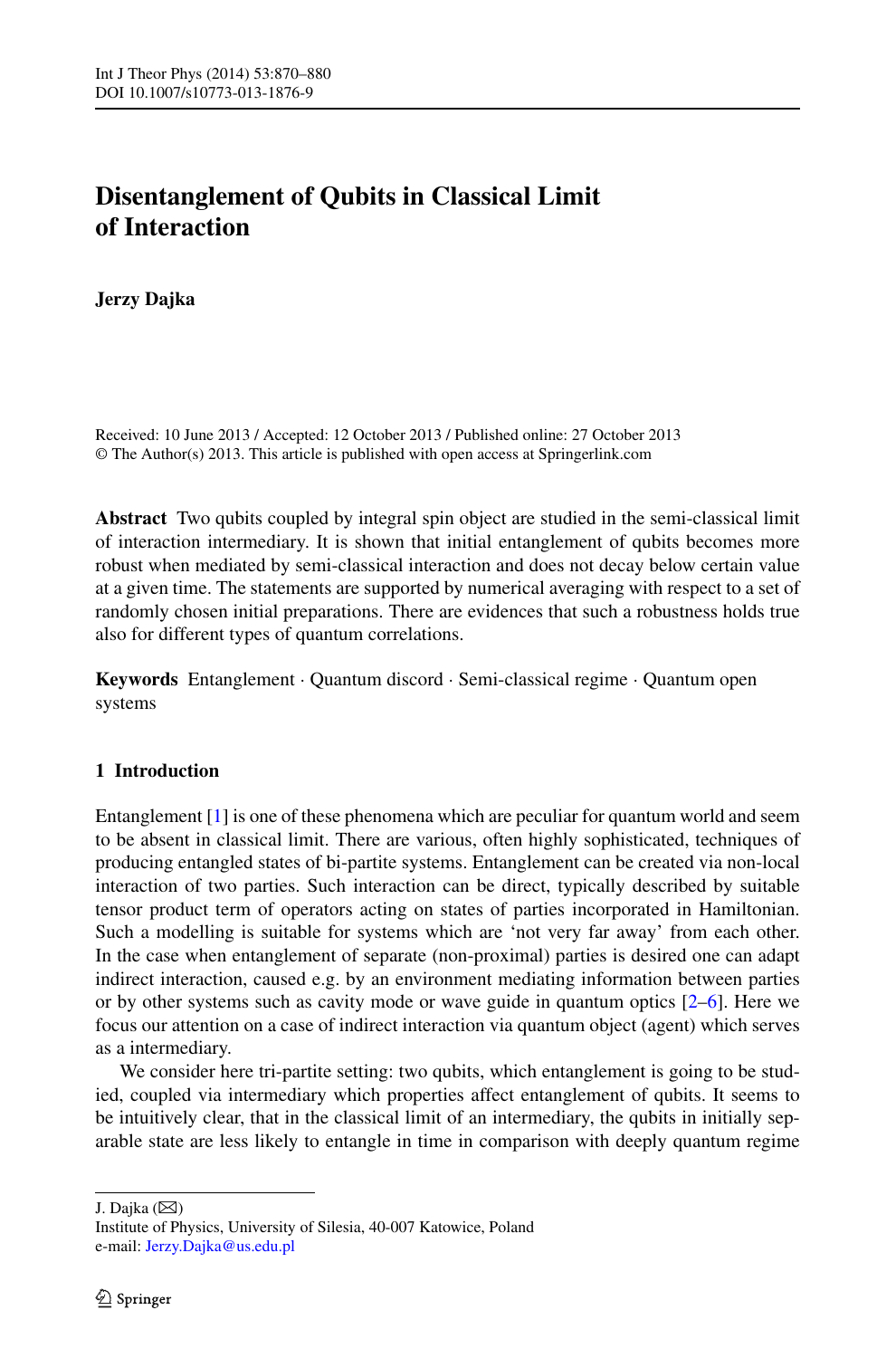of the intermediary. In this paper we analyze opposite and probably less intuitive problem: does initial entanglement become more robust against interaction caused by semi-classical intermediary? We present affirmative answer to that question. Entangled systems, when coupled via semi-classical agent, disentangle less likely in comparison with the case of deeply quantum interaction. We show that entanglement of two qubits does not decay below certain value for a given time of running evolution provided that the intermediary is 'sufficiently classical'. In other words the qubits does not disentangle via semi-classical interaction. We also present evidences that such a property holds true for different types of quantum correlations. Results of this paper shed light on the general properties of quantum-classical hybrid systems [[7–](#page-10-3)[12\]](#page-10-4) which has recently been studied also in the context of quantum correlations [[13](#page-11-0), [14\]](#page-11-1).

The paper is organized as follows: first two section we devote to the entanglement dynamics in (semi) classical limit of interaction mediating agent. Next we consider different type of correlations qualified by quantum discord. We attempt to unify and generalize the results based upon numerical evidences in conjectural statements concerning properties of quantum correlations in classical regime of interaction.

#### <span id="page-2-1"></span><span id="page-2-0"></span>**2 Entanglement Dynamics**

Time evolution of the qubit–agent–qubit system, in the assumed absence of dissipation, is unitary  $(\hbar = 1)$ 

$$
i\frac{d}{dt}\varrho(t) = [H, \varrho(t)]
$$
 (1)

with the Hamiltonian

$$
H = \sigma_A^z + \sigma_B^z + \left(\sigma_A^x + \sigma_B^x\right)A_M + H_M \tag{2}
$$

describing two identical qubits *A,B* interacting via quantum agent labelled by *M*. In this work we also assume that the intermediary is given by integral *j* -spin system:

$$
H_M = \frac{1}{j} J_z, \qquad A_M = \frac{1}{j} J_x, \quad j = 0, 1, \dots
$$
 (3)

<span id="page-2-2"></span>This choice is motivated by well established 'classical limit'  $j \rightarrow \infty$  of such systems studied e.g. in the context of quantum chaos [[15](#page-11-2), [16\]](#page-11-3) or kicked entanglement dynamics [\[17\]](#page-11-4). It is known that in the limit of large (integral) *j* dynamics of spin systems can be effectively described by classical maps and hence observables of such systems become classical [[15](#page-11-2)]. In that sense large *j* spins, although described in fully quantum mechanical fashion, can mimic behavior of classical system and hence become natural candidates for components of composites mimicking quantum-classical hybrids.

Qubit–qubit state is obtained by partial tracing of  $\rho(t)$  with respect to intermediary i.e.  $\rho_{AB}(t) = \text{Tr}_M \varrho(t)$ . Its entanglement can be quantified by the concurrence [[1\]](#page-10-0)

$$
C[\rho_{AB}] = \max\left(0, \lambda_1 - \sum_{i=2}^4 \lambda_i\right) \tag{4}
$$

where  $\lambda_i$  are eigenvalues ( $\lambda_1$  is the largest) of a matrix

$$
R[\rho_{AB}] = \sqrt{\sqrt{\rho_{AB}}(\sigma^y \otimes \sigma^y) \rho_{AB}(\sigma^y \otimes \sigma^y) \sqrt{\rho_{AB}}}
$$
(5)

 $\mathcal{D}$  Springer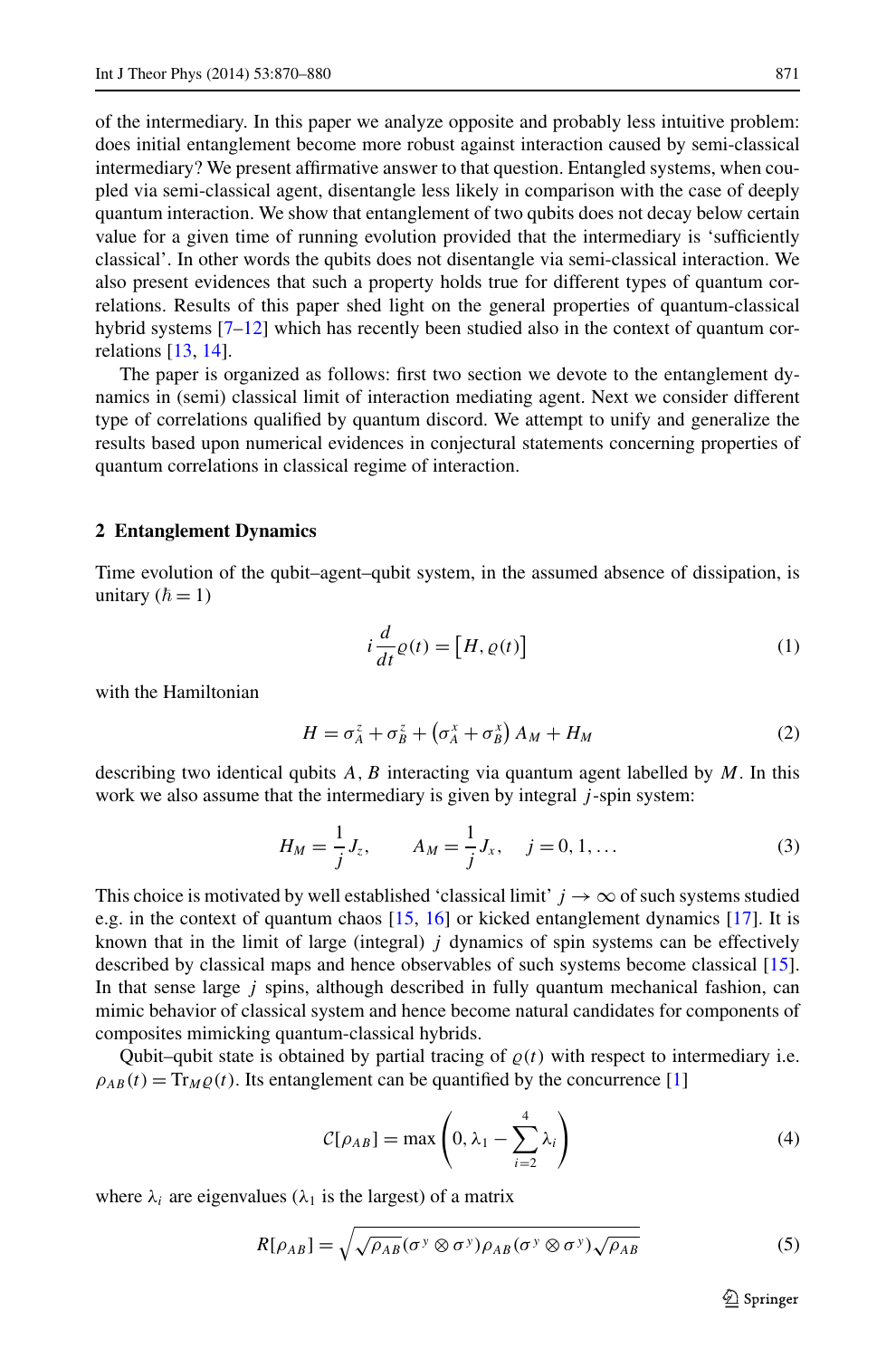<span id="page-3-1"></span>**Fig. 1** Entanglement, quantified by the concurrence, of two qubits coupled by integral spin *j* intermediary. Initial state of the tri-partite system is separable Eq. ([6\)](#page-3-0)



<span id="page-3-0"></span>Quantum entanglement of two qubits is in general a non-monotonic function of time unless the qubit–qubit interaction is a local operation and the time evolution remains Markovian [[18](#page-11-5)]. It is well known that neither Local Operations nor Classical Communication can increase quantum entanglement [\[1](#page-10-0)]. However, the interaction modeled in Eq. [\(2\)](#page-2-0) is clearly non-local and gives no obvious limitation for entanglement behavior.

A natural starting point is to consider how, and if, entanglement of two qubits appears when the interaction mediating agent approaches its semi-classical limit. We start with a qubit–agent–qubit system prepared in separable state:

$$
|\psi_{sep}(0)\rangle = |\uparrow\rangle_A \otimes |\uparrow\rangle_B \otimes |-j\rangle_M
$$
 (6)

This choice seems to be arbitrary but it exhibits generic features of qubit–qubit entanglement. For initial preparation  $(6)$  $(6)$  we evolve qubit–agent–qubit system according to Eq.  $(1)$  $(1)$  $(1)$ with the Hamiltonian [\(2](#page-2-0)). At given time instant we calculate qubit–qubit reduced density matrix and qualify its entanglement in terms of the concurrence [\(4](#page-2-2)). Numerical calculations are performed with help of *QuTip*, Python-based computational toolbox [\[19](#page-11-6), [20](#page-11-7)]. The re-sults are presented in Fig. [1](#page-3-1). With increasing  $j$  (what corresponds to classical limit  $[16, 17]$  $[16, 17]$  $[16, 17]$  $[16, 17]$  $[16, 17]$ ) entanglement of qubits appears less likely. This result is intuitively acceptable: quantum entanglement does not emerge in quantum objects placed in (coupled by) classical world.

<span id="page-3-2"></span>However, the aim of our work is to consider a problem which is less intuitive: what happens if the qubits are *initially entangled* and the intermediary becomes (semi) classical? Does quantum entanglement decay more or less likely for the interaction mediating agent with larger *j*? A motivation for our work is the following: we investigate how the 'classicality' of the mediating agent affects the drain of correlations shared by composite systems.

Let us consider the following preparation:

$$
|\psi(0)\rangle = |E_i\rangle_{AB} \otimes | -j\rangle_M \tag{7}
$$

with maximally entangled qubit–qubit part of the state separated from the intermediary. At the beginning we assume two specific examples of  $|E_i\rangle_{AB}$ :

$$
|E_1\rangle_{AB} = \frac{1}{\sqrt{2}} \left( |\downarrow \uparrow \rangle + |\uparrow \downarrow \rangle \right) \tag{8}
$$

$$
|E_2\rangle_{AB} = \frac{1}{\sqrt{2}} \left( |\downarrow \downarrow \rangle + |\uparrow \uparrow \rangle \right) \tag{9}
$$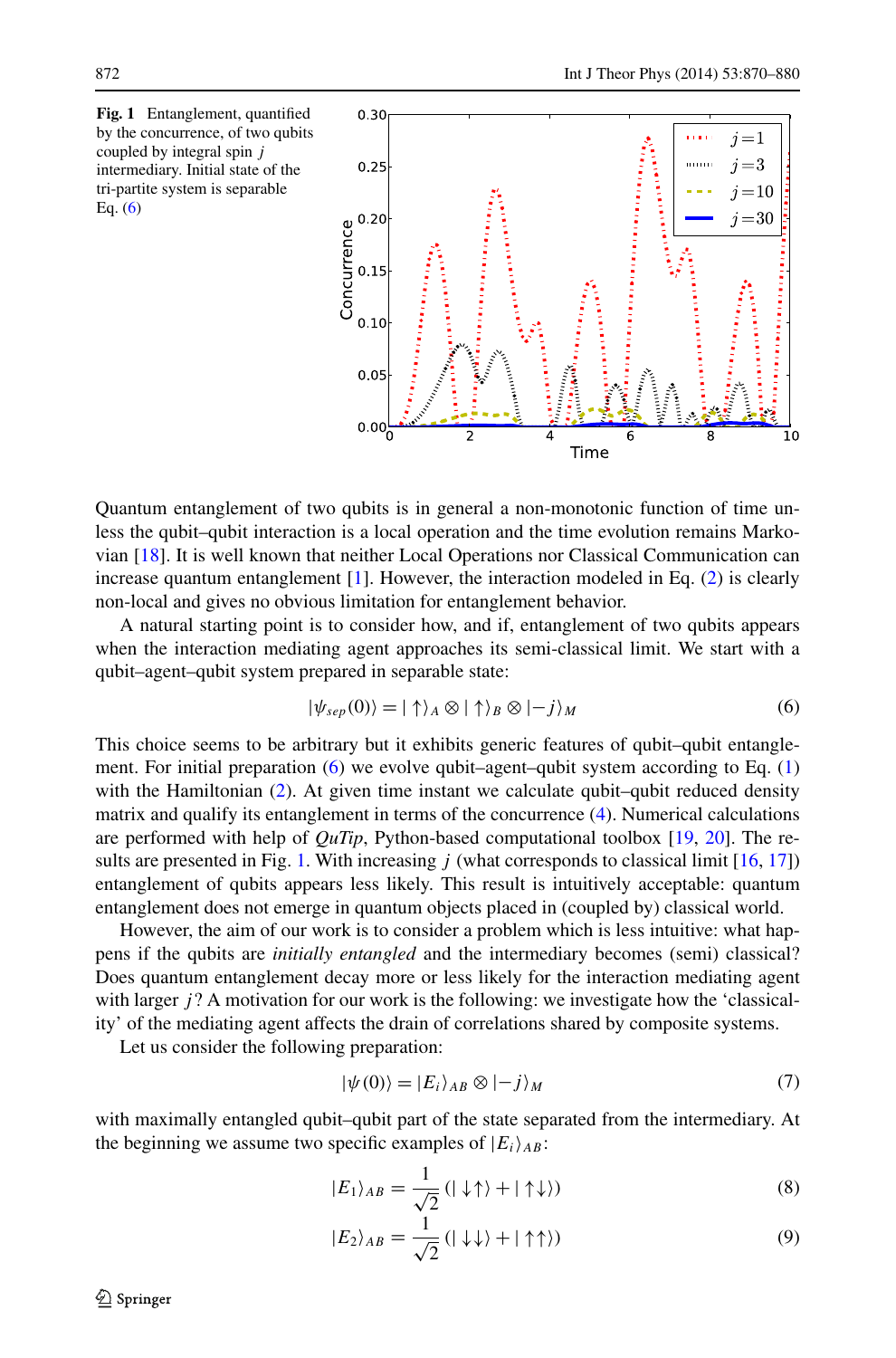<span id="page-4-0"></span>



Again, this choice exhibits generic features of the model. All the results are qualitatively independent on the particular choice of maximally entangled qubit–qubit state and the state of the intermediary. The results presented in Fig. [2](#page-4-0) exhibit the 'stabilizing character' of the semi-classical interaction: the larger *j* the more entangled remain the qubits. Let us notice that for sufficiently large *j* characteristics of the concurrence corresponding to different *j* become 'ordered' with respect to increasing *j* and the entanglement does not decay below certain value for a given time of evolution. Let us notice that this time increases with increasing *j* . The time of evolution in all figures is chosen approximately an order of magnitude larger than characteristic time related to qubit energy in Eq. [\(2\)](#page-2-0). Let us also notice that as long as the time evolution of the total system is unitary one expects periodic behavior typical for finite quantum systems. However, one can also expect that with increasing *j* periodicity occurs for larger and larger time scales. Qubit–qubit  $A - B$  system given by Eq. ([2](#page-2-0)) can formally be considered as an open system coupled to (non-thermal) 'environment' *M*. As this environment is finite it cannot cause truly irreversible properties of qubits' pair. Nevertheless, for sufficiently large *M* (with  $j \rightarrow \infty$ ) one can consider certain qubit–qubit characteristics, inferred form  $A - B$  reduced dynamics, as effectively decaying.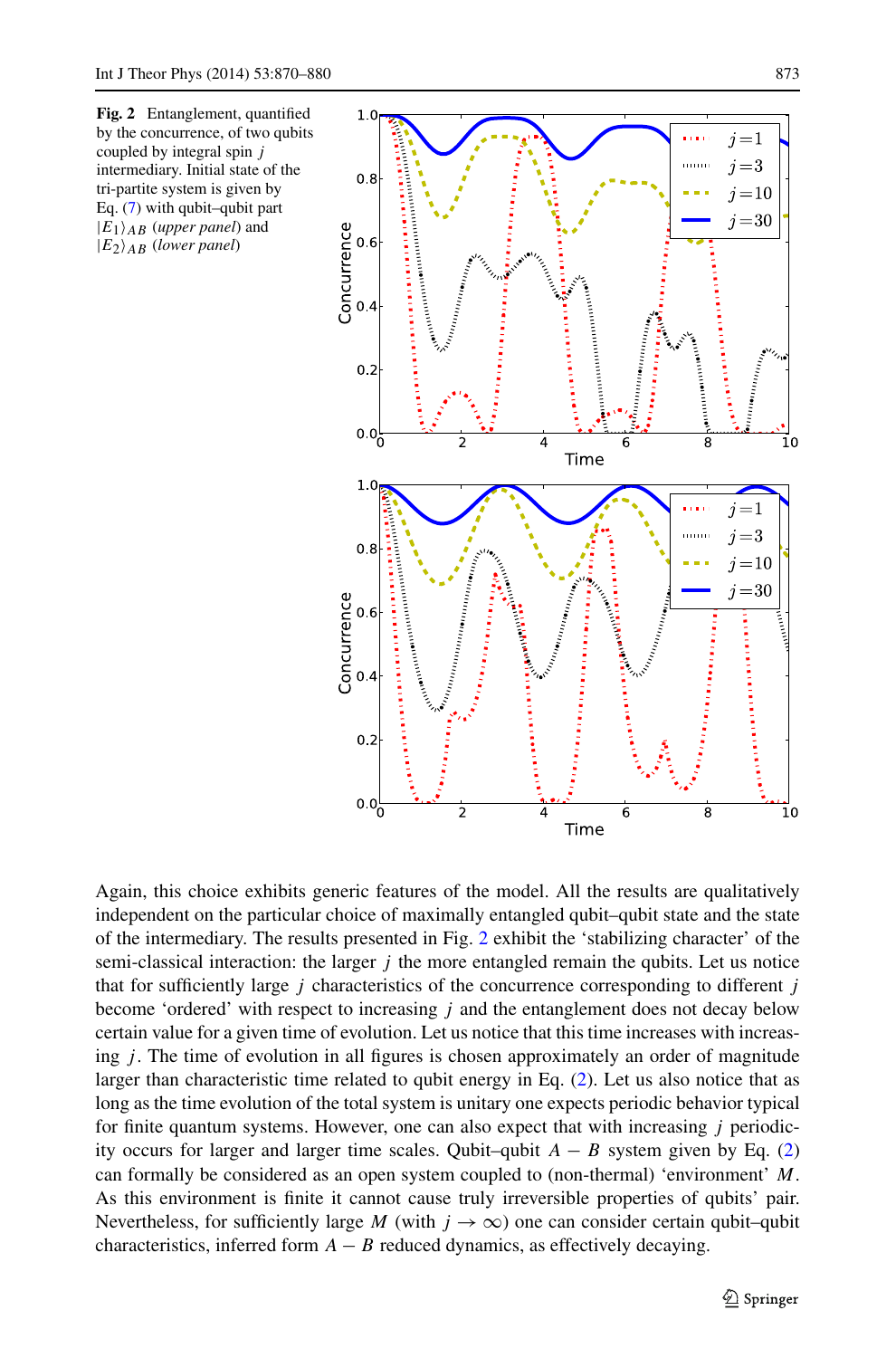<span id="page-5-1"></span>**Fig. 3** *Upper panel*: Entanglement, quantified by the concurrence, of two qubits coupled by integral spin *j* intermediary averaged with respect to  $10<sup>3</sup>$  initial states of the tri-partite system given by Eq. ([10\)](#page-5-0). *Lower panel*: Variance of the quantity presented in the *upper panel*



<span id="page-5-0"></span>One can obviously doubt if the results presented in Fig. [2](#page-4-0) are independent on the specific choice of the initial state ([7](#page-3-2)). However, there is natural evidence confirming generic character of entanglement behavior presented in Fig. [2](#page-4-0). In the following we present entanglement dynamics averaged with respect to  $10<sup>3</sup>$  randomly chosen initial states of the form:

$$
|\psi(0)\rangle^{\text{ran}} = |E\rangle^{\text{ran}}_{AB} \otimes | -j\rangle_M \tag{10}
$$

where the qubit–qubit part of the initial preparation  $(10)$  $(10)$  $(10)$  reads as follows [[21](#page-11-8), [22\]](#page-11-9):

$$
|E\rangle_{AB}^{\text{ran}} = (\cos(\xi)\exp(-i\epsilon_1)|\downarrow\downarrow\rangle + \cos(\xi)\exp(i\epsilon_1)|\uparrow\uparrow\rangle
$$
  
+ 
$$
\sin(\xi)\exp(-i\epsilon_2 x)|\downarrow\uparrow\rangle + \sin(\xi)\exp(i\epsilon_2)|\uparrow\downarrow\rangle)/\sqrt{2}
$$
 (11)

where  $\xi \in [0, \pi/2]$  and  $\epsilon_{1,2} \in [0, 2\pi)$  are independent uniformly distributed random numbers. In other words concurrence becomes a (classical) random variable with a given uniform probability distribution. In Fig. [3](#page-5-1) we present two quantifiers of this random variable: mean (expected) value  $\langle\langle C\rangle\rangle$  (upper panel) and its variance  $\langle\langle C^2\rangle\rangle - \langle\langle C\rangle\rangle^2$  (lower panel) indicating relation of exceptional to typical states. All the features of 'expected value' of the entangle-ment in Fig. [3](#page-5-1) qualitatively agree with these presented in Fig. [2.](#page-4-0)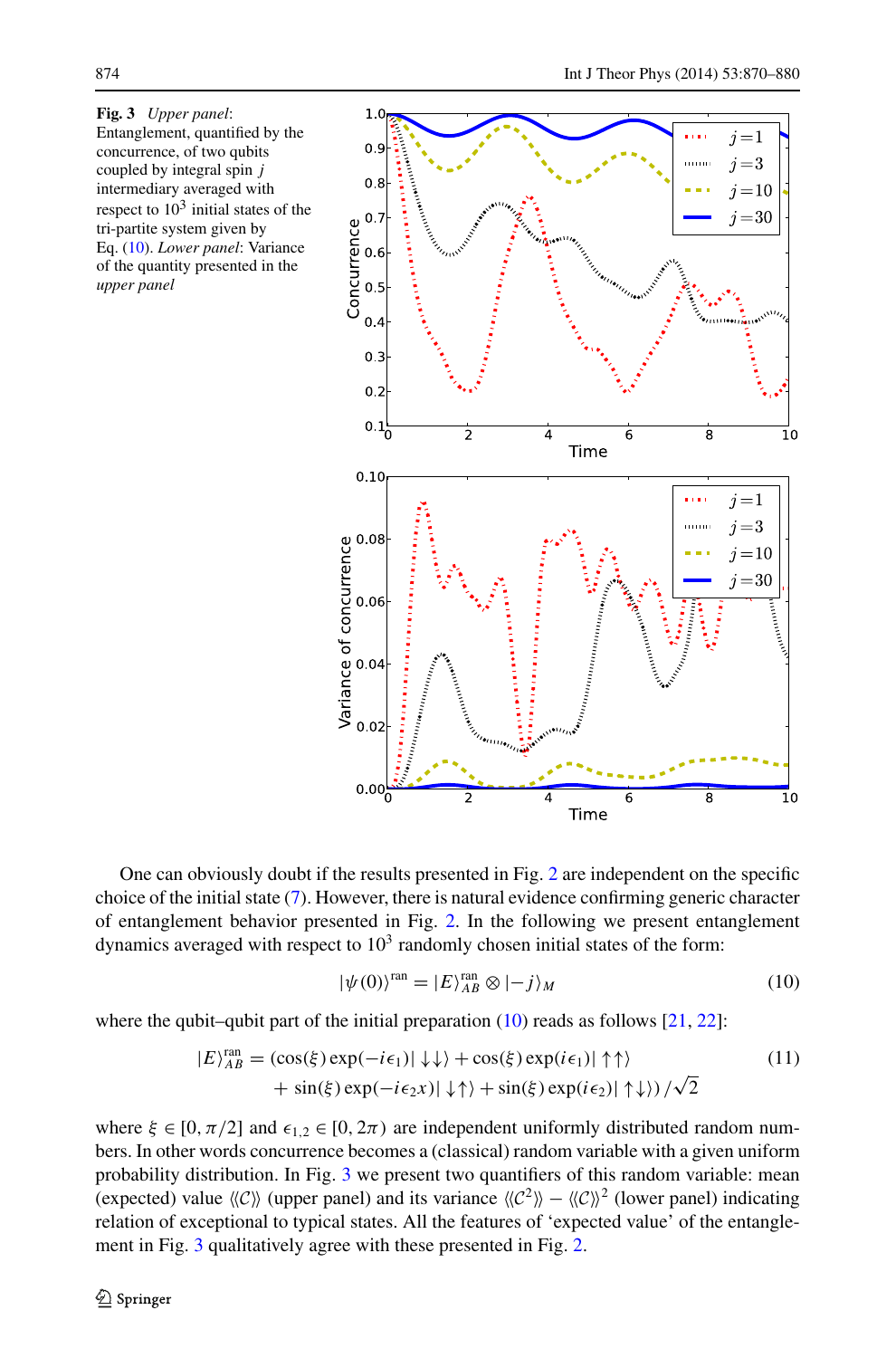## **3 Dissipation**

<span id="page-6-0"></span>Environment can change significantly properties of open quantum systems. In this section we check if the entanglement robustness reported in previous section is also present in quantum systems weakly disturbed by the environment. There are various inequivalent ways of describing open quantum systems [[23](#page-11-10), [24\]](#page-11-11). Here we consider the simplest case: Markovian dissipation expressed in terms of Lindblad dissipators in the equation of motion [[23](#page-11-10), [25](#page-11-12)]. Such description is reliable for quantum systems weakly coupled to the environment [[25](#page-11-12)]. As our further discussion is of qualitative character, instead of rigorous Davies-type treatment  $[25]$ , we adapt simple phenomenological modelling  $[23]$ . Let us consider the simplest case of quantum evolution governed by Lindblad master equation [\[25\]](#page-11-12) with a single 'collapse operator' *C* and the damping amplitude *ε*:

<span id="page-6-1"></span>
$$
\frac{d}{dt}\rho(t) = -i\left[H, \rho(t)\right] + \varepsilon\left(2C\rho(t)C^{\dagger} - \rho(t)C^{\dagger}C - C^{\dagger}C\rho(t)\right) \tag{12}
$$

We consider two separate cases. In the first case collapse operator  $C = C_1$  acts on the intermediary *M*, in the second case (for  $C = C_2$ ) dissipation affects directly one of the qubits:

$$
C_1 = \frac{1}{j} J_x, \qquad C_2 = \sigma_B^x \tag{13}
$$

<span id="page-6-2"></span>Assumed form of dissipation is not only simple but also local i.e. it cannot increase entanglement of any parties of the  $A - M - B$  triple. Such a dissipation, contrary to many known examples [\[26–](#page-11-13)[28](#page-11-14)], does not play any constructive role in entanglement dynamics. The model of dissipation considered here is general enough to incorporate energy exchange between  $A - M - B$  system and the environment and hence, contrary to e.g. pure dephasing [[18](#page-11-5)] or driven non-equilibrium systems, entanglement disappears for asymptotically large time. Although physical origin for  $C_1$  and  $C_2$  can be different an impact of both types of dissipation on entanglement of qubits  $A, B$  is, as presented in Fig. [4,](#page-7-0) qualitatively the same. For weak dissipation conclusions of previous section remain valid. In the presence of Markovian dissipation entanglement of qubits becomes more robust with increasing *j* but the time scale when the concurrence does not decay below certain value becomes shorter for  $\varepsilon > 0$ . Let us notice that, as presented in Fig. [5,](#page-8-0) qualitatively similar behavior occurs when the single-qubit terms in the system Hamiltonian Eq. ([2](#page-2-0)) are different e.g. when we replace  $\sigma^z \to \sigma^x$ for either *A* or *B*. As an example we consider Hamiltonian

$$
H = \sigma_A^z + \sigma_B^x + \left(\sigma_A^x + \sigma_B^x\right)A_M + H_M \tag{14}
$$

which breaks additional symmetry present imposed in the original system Eq. ([2\)](#page-2-0) which, due to 'dynamical decoupling' of qubits in the absence of their interaction is responsible for deceleration of the entanglement decay. In the presence of this decoupling, i.e. for the system described by Eq. [\(2](#page-2-0)), it is easier to identify the term responsible for changes in initial entanglement in the qubit–qubit subsystem.

#### **4 Beyond Entanglement: Quantum Discord**

Quantum entanglement, although best known, is not the only (effective for applications) quantifier of quantum correlations. There are other types of correlations which are essentially non-classical and which can exist even in the absence of entanglement [[29](#page-11-15)]. It is natural to ask if robustness of the entanglement in the classical limit of intermediary reported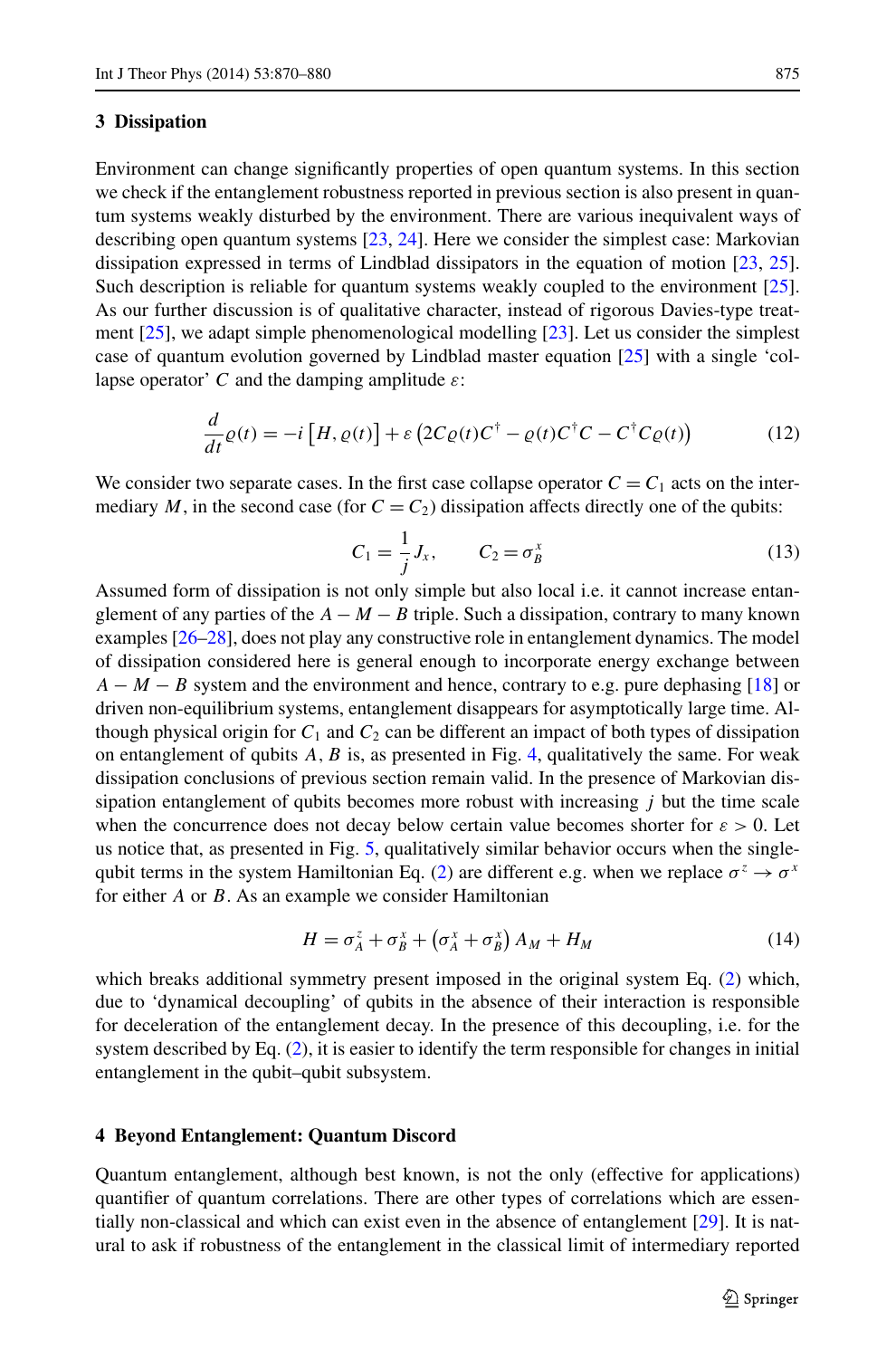<span id="page-7-0"></span>**Fig. 4** Entanglement, quantified by the concurrence, of two qubits coupled by integral spin *j* intermediary in the presence of Markovian dissipation Eq. [\(12](#page-6-0)). Initial state of the tri-partite system is given by Eq. ([7\)](#page-3-2) with qubit–qubit part  $|E_2\rangle_{AB}$ . The dissipator ([13\)](#page-6-1) given by *C*1 (*upper panel*) and *C*2 (*lower panel*) and *ε* = 1*/*50



here holds also for other types of quantum correlation between qubits. Unfortunately, mathematical setting for entanglement (incorporating e.g. tensor products of state spaces) has not been uniquely established so far for general quantum correlations which remain, to some extent, 'definition-dependent'. We limit our consideration to a single type of correlation: the one qualified by quantum discord. It is a very specific but also very popular measure of correlations. Its properties are summarized in the review paper [\[29\]](#page-11-15) (equipped there with a comprehensive list of references). Let us stress that, in general, quantum discord is neither the only nor always the best quantifier of quantum correlation [\[29\]](#page-11-15). Nevertheless, quantum correlations quantified by the quantum discord can open new avenues for quantum computations and quantum communication schemes [[30](#page-11-16)–[33](#page-11-17)].

For a sake of completeness let us briefly review the simplest case: the bi-qubit system. We consider a composite system consisting of two qubits: *A* and *B*. Total correlation, encoded in mutual entropy of *A* and *B*, is formulated in terms of a difference between entropies:

$$
T = S(\rho_A) + S(\rho_B) - S(\rho_{AB})
$$
  
\n
$$
S(\rho) = -\text{Tr}(\rho \ln(\rho))
$$
\n(15)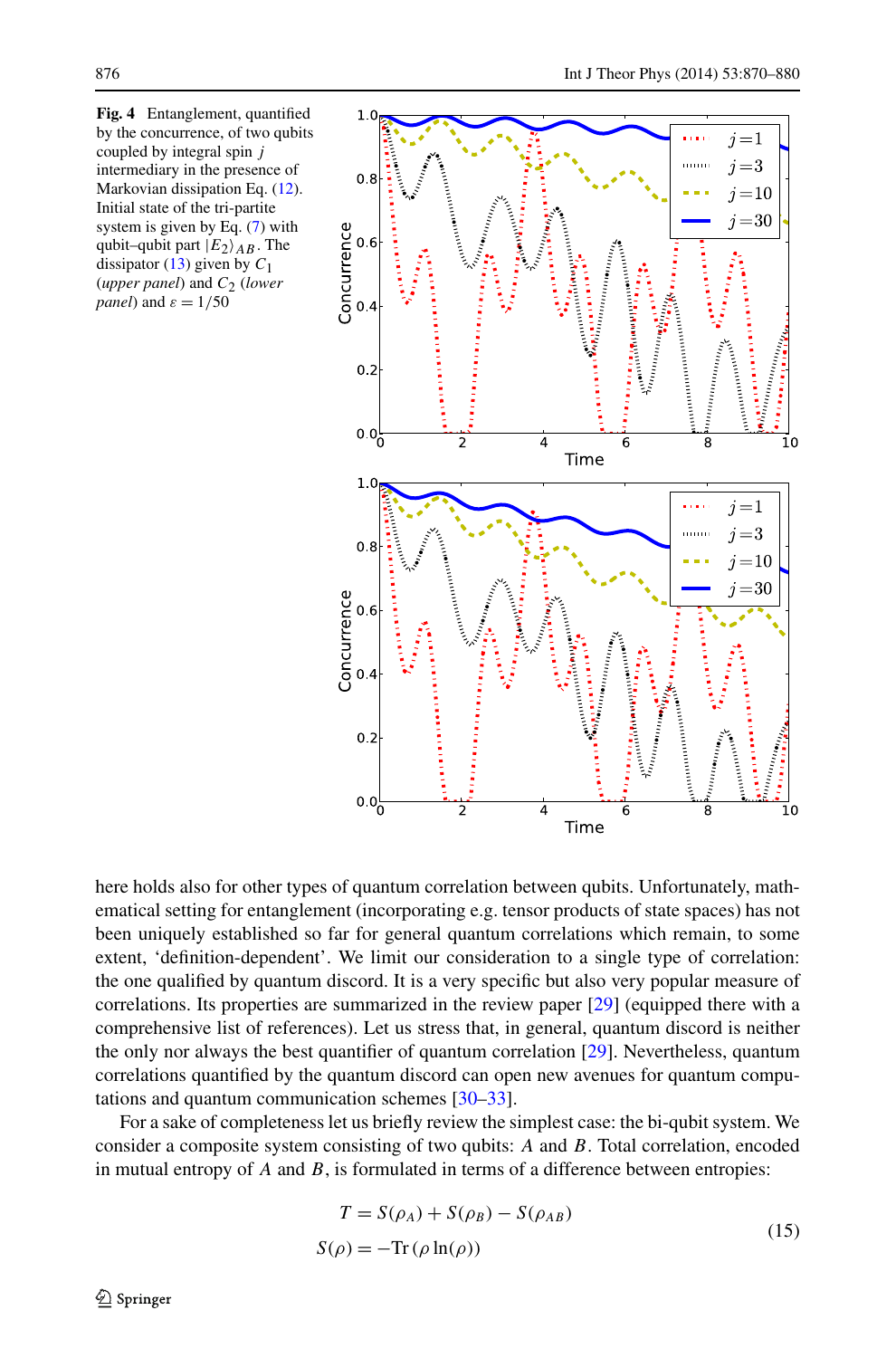<span id="page-8-0"></span>



where  $\rho_A = \text{Tr}_B \rho_{AB}$  and  $\rho_B = \text{Tr}_A \rho_{AB}$ . That what is known about *A*, under the condition that on *B* was performed a measurement  $\Pi_j^B$ , can be quantified in terms of conditional entropy

$$
S_{\Pi_j^B} = \sum_{j=0}^{1} q_j S(\rho_A^j)
$$
 (16)

<span id="page-8-1"></span>
$$
\rho_A^j = \frac{1}{q_j} \text{Tr}_B \left[ \left( \mathbf{1}_A \otimes \Pi_j^B \right) \rho_{AB} \left( \mathbf{1}_A \otimes \Pi_j^B \right) \right] \tag{17}
$$

$$
q_j = \text{Tr}_{AB} \left[ \left( \mathbf{1}_A \otimes \Pi_j^B \right) \rho_{AB} \right] \tag{18}
$$

which, extremized with respect to all measurements, leads to classical part of total correlations

$$
C = S(\rho_A) - \max_{\Pi_j^B} S_{\Pi_j^B}
$$
\n(19)

2 Springer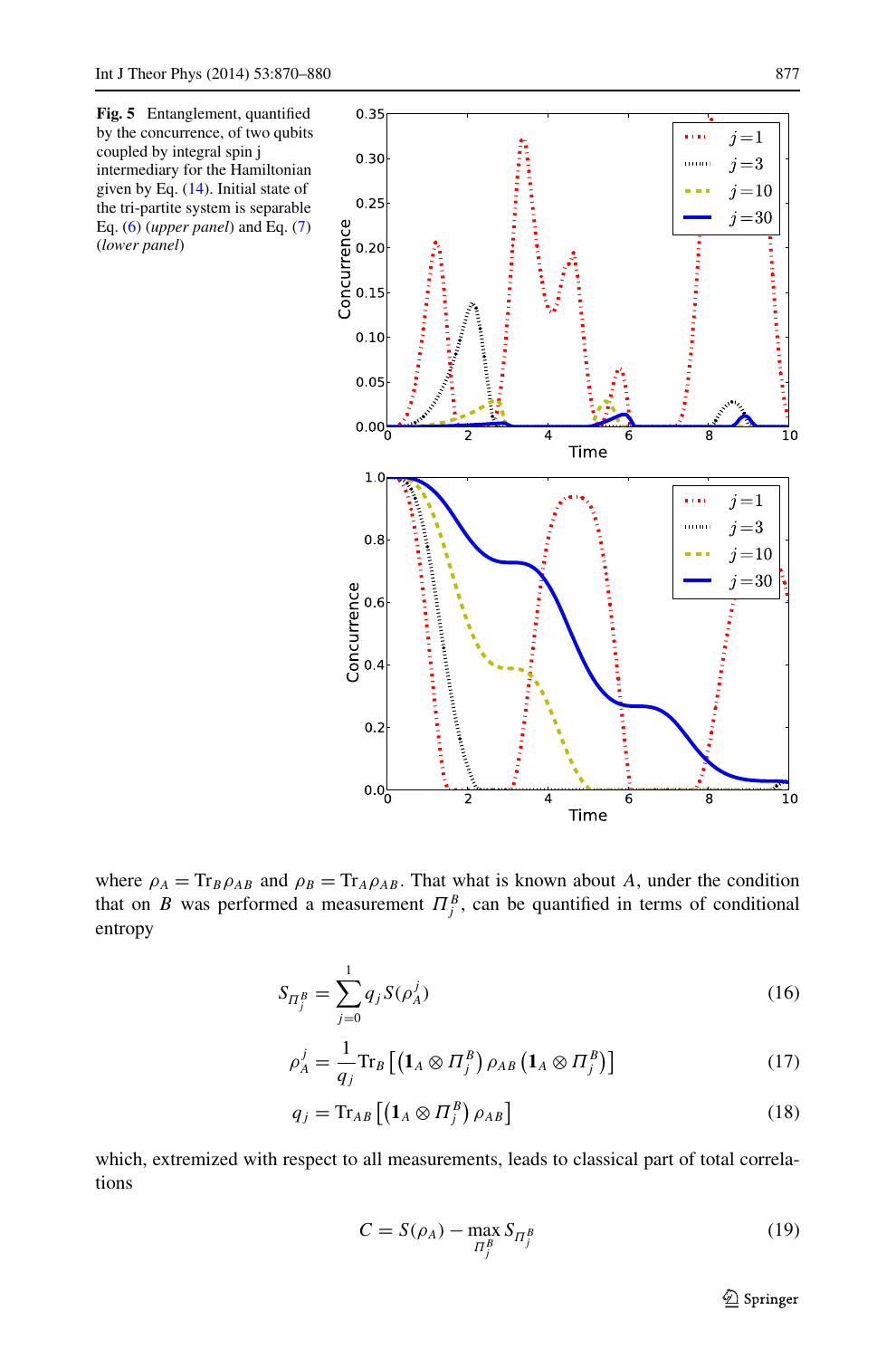<span id="page-9-0"></span>



Remaining part

$$
D = T - C \tag{20}
$$

is the quantum discord [\[29\]](#page-11-15). Fortunately, for two qubit systems it is enough to consider in Eq. [\(19\)](#page-8-1) only projective measurements [[29](#page-11-15), [34\]](#page-11-18):

$$
\Pi_0^B = \begin{pmatrix} \cos^2(\theta/2) & \sin(\theta)\exp(i\phi) \\ \sin(\theta)\exp(-i\phi) & \sin^2(\theta/2) \end{pmatrix}
$$
 (21)

$$
\Pi_1^B = \mathbf{1}_B - \Pi_0^B \tag{22}
$$

where  $\theta$ ,  $\phi$  is a standard parameterization of a single qubit Bloch sphere.

The results presented in Fig. [6](#page-9-0) confirm qualitative similarity between time evolution of entanglement quantified by the concurrence and quantum correlations quantified by the discord. The more classical the intermediary is the less likely correlations are formed (upper panel of Fig. [6](#page-9-0) and the more robust are the initial correlations (lower panel of Fig. 6. Again, for sufficiently large *j* quantum discord never decays below certain value for a given time of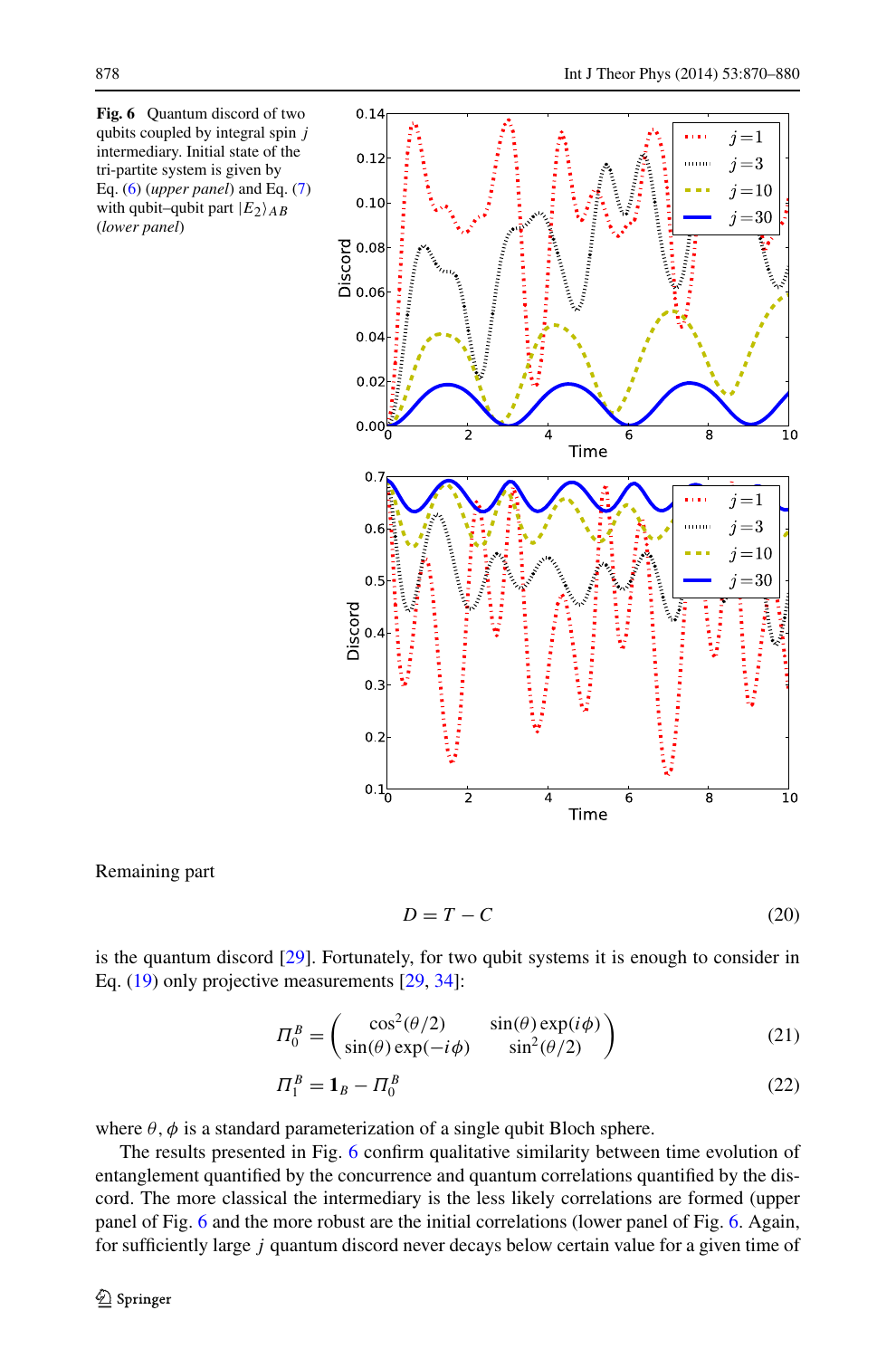evolution. We can only conjecture that such a characteristics hold true for any 'reasonable choice' of quantum correlation quantifier. Let us notice that such a direct relation between different types of quantum correlations is not always generic even is a simplest case of quantum entanglement and quantum discord [[35](#page-11-19), [36](#page-11-20)].

# **5 Summary**

In this paper we analyze entanglement dynamics of qubits coupled via integral *j* -spin intermediary. We confirm an intuitive expectation that for large *j* , corresponding to interaction agent operating in semi-classical regime, the concurrence of initially non-entangled qubits remains small in time. We also consider less intuitive problem of initially maximally entangled qubits. We show that initial entanglement is more robust for intermediaries with large *j* . For sufficiently large *j* entanglement never decays below certain value for a given time of evolution i.e. the qubits does not disentangle via semi-classical interaction. This is central result of present work. Such behavior is typical in the sense that it holds true for the 'expected value' of the concurrence obtained by averaging with respect to a set of randomly chosen initial preparations. It also holds true in the presence of weak Markovian dissipation locally affecting any of the components of the system. Numerical studies of quantum discord suggest a conclusion that this feature is generic for a broad class of different and non-equivalent types of quantum correlations.

In other words, one can say that quantum information qualified here by two types of quantum correlations, shared initially by qubits *A* and *B* drain into the system *M* coupled to qubits slower provided that *M* is (semi)classical. The coupling via classical mediating agent causes not only slower correlation but also slower discorrelation of the qubits in comparison to the case when the mediating agent is fully quantum mechanical.

Finally, let us mention that results of this paper not only touch general properties of quantum-classical hybrid systems  $[7-14]$  $[7-14]$  but also can be of potential practical value for nanoscience operating on the border of classical and quantum world [\[37–](#page-11-21)[39](#page-11-22)] motivated by the role played by quantum entanglement in quantum information processing [\[40\]](#page-11-23).

<span id="page-10-0"></span>**Acknowledgements** The work has been supported by the NCN Grant N202 052940.

<span id="page-10-1"></span>**Open Access** This article is distributed under the terms of the Creative Commons Attribution License which permits any use, distribution, and reproduction in any medium, provided the original author(s) and the source are credited.

### <span id="page-10-3"></span><span id="page-10-2"></span>**References**

- 1. Horodecki, R., et al.: Rev. Mod. Phys. **81**, 565 (2009)
- <span id="page-10-4"></span>2. Zheng, H., Baranger, H.U.: Phys. Rev. Lett. **110**, 113601 (2013)
- 3. Gonzalez-Tudela, A., et al.: Phys. Rev. Lett. **106**, 020501 (2011)
- 4. Seok, H., et al.: Phys. Rev. A **86**, 063829 (2012)
- 5. Fei, J., et al.: Phys. Rev. A **86**, 062328 (2012)
- 6. Zipper, E., et al.: J. Phys. Condens. Matter **20**, 275219 (2008)
- 7. Peres, A., Terno, D.R.: Phys. Rev. A **63**, 022101 (2001)
- 8. Chua, A.J.K., et al.: Phys. Rev. A **85**, 022110 (2012)
- 9. Elze, H.-.-T.: Phys. Rev. A **85**, 052109 (2012)
- 10. Buric, N., et al.: Phys. Rev. A **86**, 034104 (2012)
- 11. Radonjic, M., et al.: Phys. Rev. A **85**, 064101 (2012)
- 12. Barceló, C., et al.: Phys. Rev. A **86**, 042120 (2012)